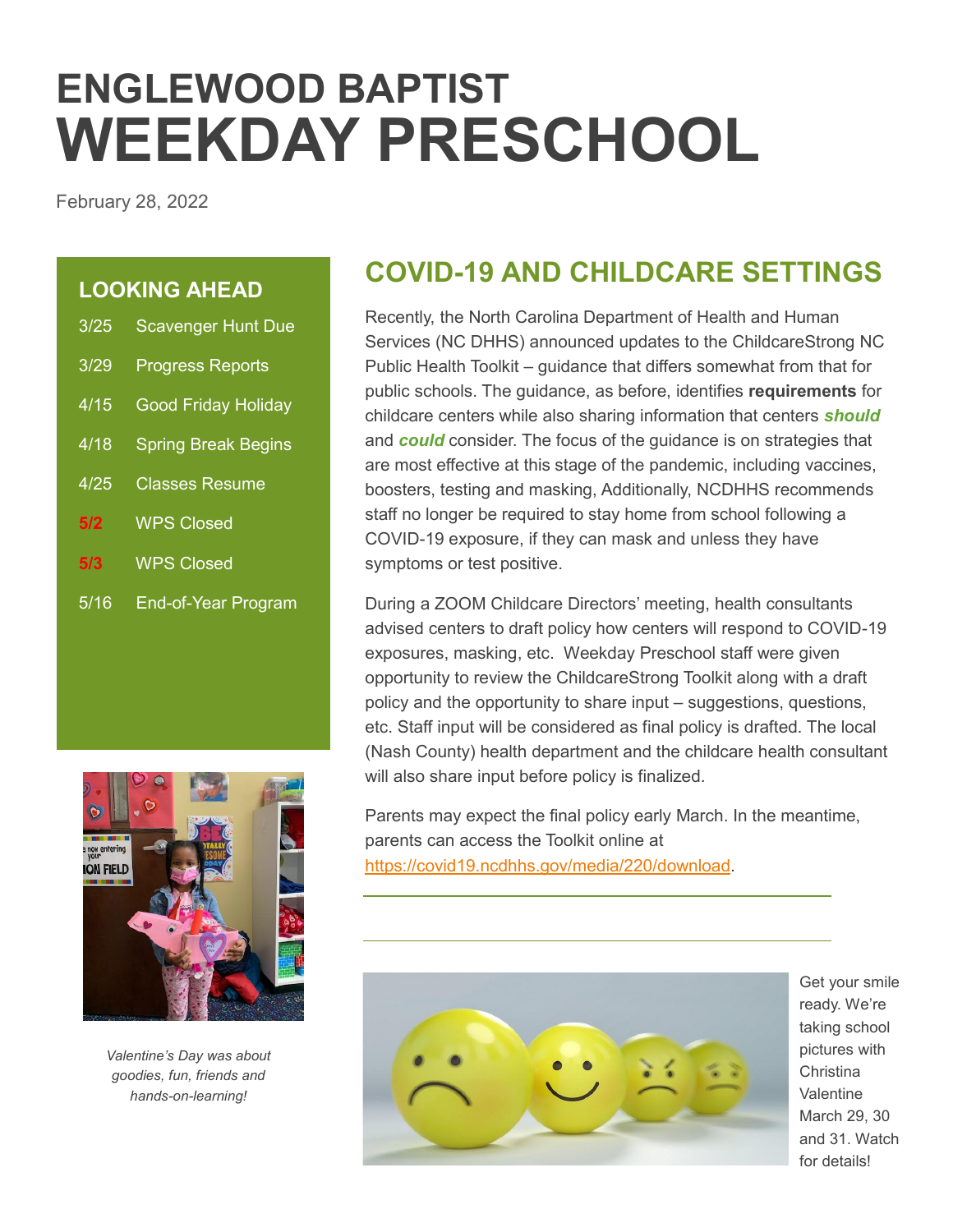# **SPOTLIGHT ON MRS. PATRICIA, LEAD TEACHER**

## EASTER

**It's NOT about a bunny! Don't forget to submit your Scavenger Hunt entries by March 25th.**



Awesome 18-year veteran educator, Mrs. Patricia has served Weekday Preschool for three years. Currently, she leads the All-Day Two-Year-Old Class. She is the mother of three, the grandmother of four and, unbelievably, the great-grandmother of one!

Win Win<br>FREE Tuition

Mrs. Patricia wears her years well, perhaps because she enjoys working with little ones – especially teaching them about Jesus and God's Word. She also enjoys volunteering with the local Red Cross and engaging in outreach ministry at her church. Free time is spent with family. She also enjoys hiking, fishing and travel.

Mrs. Patricia received her Early Childhood Degree from Nash Community College in 2008 and a Certificate in Social Work in 2016.

### Meet Mrs. Hayleigh, Teaching Assistant

Mrs. Hayleigh is the teaching assistant in the All-Day Two-Year-Old classroom at Weekday Preschool. While she has only been part of the WPS family since 2021, she has always had a passion for working with children and teaching them about Jesus. She recently graduated from Nash Community College with an Associate's Degree in Early Childhood Development. Mrs. Hayleigh is married to her high school sweetheart, and they are expecting their first child this August! In her free time, Mrs. Hayleigh enjoys shopping and spending time with her family and close friends. You might even see her out with her best friend and co-worker, Mrs. Shannon!

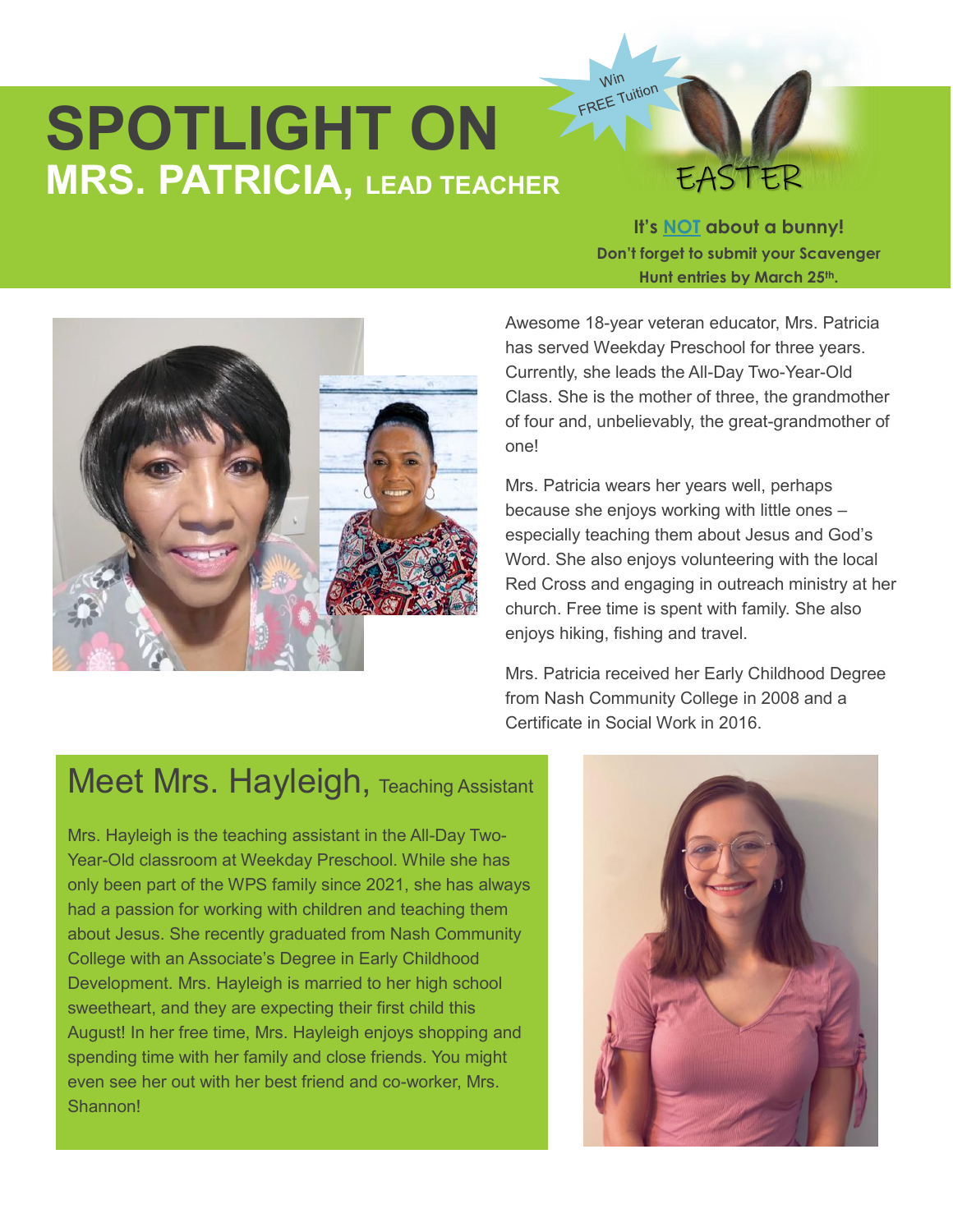# **KING'S ACADEMY**

Research and data, such as that from the Fall 2020 Heart + Mind Strategies' Coronavirus Tracking Poll, show that parents want school choice more than ever. Not only the coronavirus but overall world events seem to be impacting parents' attitudes toward education and causing many to reevaluate their educational options.

Englewood Baptist considers it a privilege and a joy to come alongside families in the critical work of laying a child's spiritual foundation, hence King's Academy – a new, private, Christian School opening August 2022 on the campus of Englewood Baptist Church!

King's Academy seeks to prepare each student to excel academically through intentional, classically-informed learning environments. Recognizing that every individual is created in the Imago Dei, King's Academy welcomes students from a diversity of racial, social, economic and faith backgrounds who desire to grow through learning experiences expressed from the Christian worldview. What does that mean? We welcome YOU!

Registration has already opened for kindergarten and first grade. Call to schedule an appointment: (252) 937-9829 Plan to bring your child along with a certified copy of his/her birth certificate, immunization record, proof of residency and the NC Health Transmittal Form – completed and signed by your child's pediatrician or primary care physician. While most doctors' offices have this form, it can also be found at [https://ncchildcare.ncdhhs.gov/Portals/0/documents/pdf/N/NC](https://ncchildcare.ncdhhs.gov/Portals/0/documents/pdf/N/NCPre-K_HAForm.pdf) [Pre-K\\_HAForm.pdf](https://ncchildcare.ncdhhs.gov/Portals/0/documents/pdf/N/NCPre-K_HAForm.pdf)

King's Academy is finalizing the steps to be added to the NC Opportunity Scholarship Schools List. Interested parents should go ahead and apply for the scholarship, indicated UNKNOWN for school and later, once King's is added, change the intended school. Parents who apply for the scholarship BEFORE March 1 better position themselves to receive \$\$\$.



### **Opportunity's Knocking**

The NC Opportunity Scholarship is a program that helps families that make below a certain income pay tuition and fees when their child is enrolled in a participating private school.

Are you interested?

Do you qualify?

How do you apply?

Answers to these and other questions may be found at the NC Opportunity Scholarship website:

Should you have additional questions, contact the NC State Education Assistance Authority (NCSEAA) at (855) 330-3955.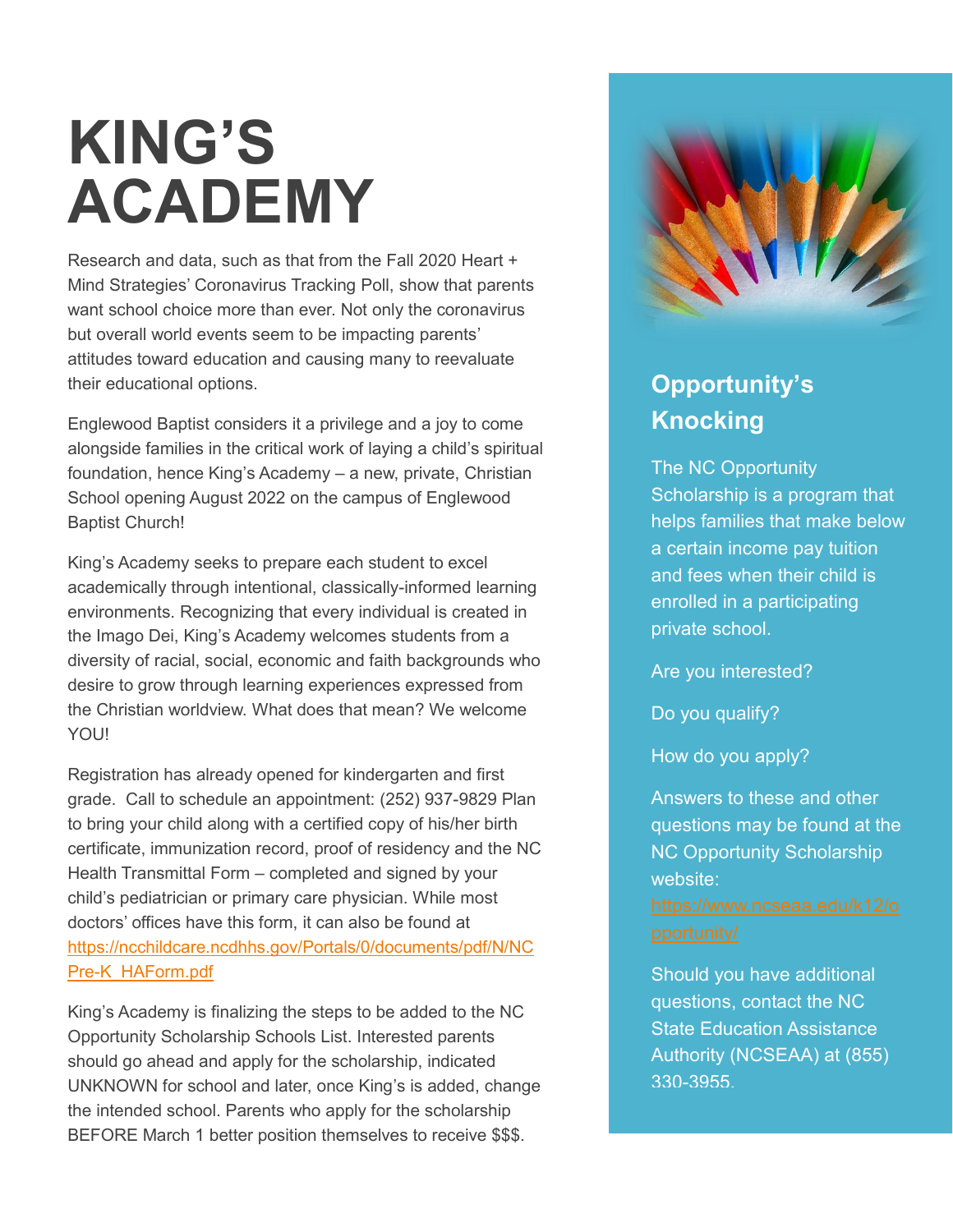### **HANDS-ON LEARNING**



*Imitating Michaelangelo's painting of the Genesis scenes on the ceiling of the Sistine Chapel*

Build Your Future writes, "While most of the education world has turned into a textbook-andlecture format, arguably the best teaching method is much different. Hands-on education gives students both the freedom and responsibility to learn through real experience – rather than through simply reading or listening to somebody else."

Is hands-on-learning really better, and does it make a difference? YES! Hands-on-learning has proven to be significantly impactful to student memory while also helping students better grasp and understand what is being taught. Why or how? There are two key reasons:

- 1. Hand-on-learning better engages both sides of the brain. Listening and analyzing processes occur in the left hemisphere of the brain while visual and spatial processes occur in the right hemisphere. Simultaneously activating BOTH sides helps the brain form stronger connections and store more relevant information.
- 2. Brain scans have shown increased activity in sensory and motor-related areas of the brain when students think about concepts that were linked with hands-on experiences.

Students also tend to be more attentive, better engaged and more likely to take pride in their work when their hands are actively engaged – when they are up and moving in meaningful ways and not just listening or "doing another worksheet."



*Washing dishes*



*Fishing*



*Painting in our PJs*